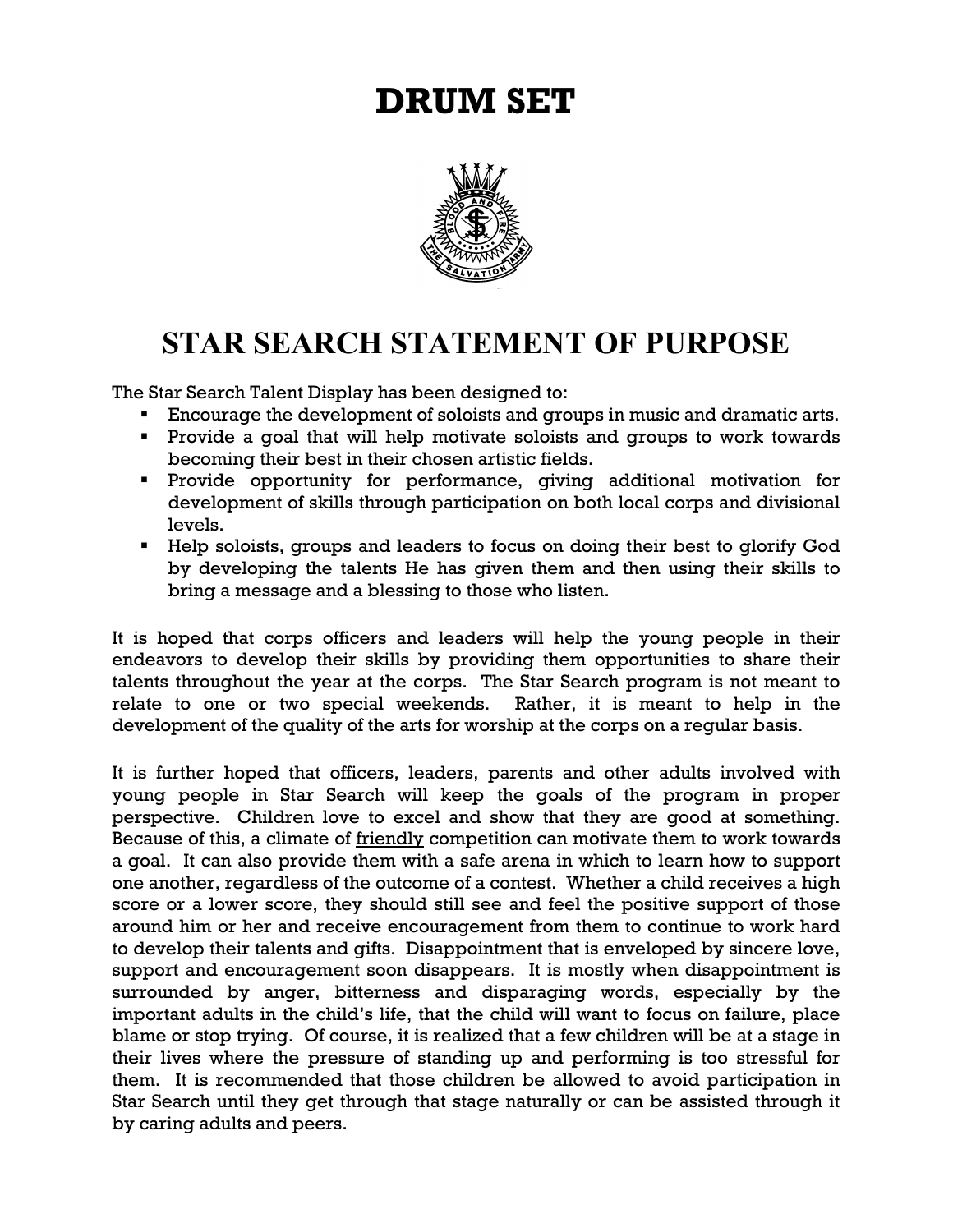It should also be noted that Star Search provides opportunities for other life lessons. Even if a child does not go into an artistic performance profession where they would be required to perform a solo, he or she will almost definitely have to stand before a group and present a paper or make a speech or give a presentation. Star Search can help in the development of self-assurance and confidence. It can help a child to understand the importance of proper preparation and of presenting themselves in a positive way. Those in groups can learn the importance of working together with others toward a common goal – that each part of a group can make a contribution to the overall presentation of the whole group. We are taking part in the development of our future leaders. These lessons can help to enhance their gifts and talents and give them extra possibilities for success. Too many of our children have too few opportunities to learn these lessons and receive positive reinforcement as they learn.

Whether it is against ourselves or another, competition is a part of our lives. Even in Salvation Army groups, not everyone can sit first chair in a section of the band or sing the solo in the songsters or win the Bible Bowl or earn a place in the Divisional Youth Band or Timbrelists. Not everyone can win a trophy at Men's Camp or become a General's Guard or be in the Century Club. Although our children cannot escape it, they can learn that their own worth does not ride upon their score in any contest. Rather, the contest allows them the opportunity to strive to do something well, to work at doing the best they can do and to see those around them showing an interest in their progress. Each person has something that they can develop and give as an offering to the Lord. Let's encourage participation in every opportunity that provides a way to find and develop the talents the Lord has given. Let's help our children to learn how to be gracious and supportive of each other, learning at an early age the proper response to the use of their own gifts and the gifts of others as taught by the Apostle Paul in Philippians 2:3 & 4:

"*Don't do anything from selfish ambition or from a cheap desire to boast; but be humble toward each other, never thinking you are better than others. And look out for each other's interests, not just for your own." (Today's English Version)*

If our children can practice this teaching within the context of Star Search and other Salvation Army programming and then start to apply it to every area of their lives – at school, at home and when playing with their friends then their lives will be able to touch and make a positive impact on those around them. When Star Search results are given and score sheets are returned, the children will take their cues from the adults around them. May we not let them down as they try to learn from us.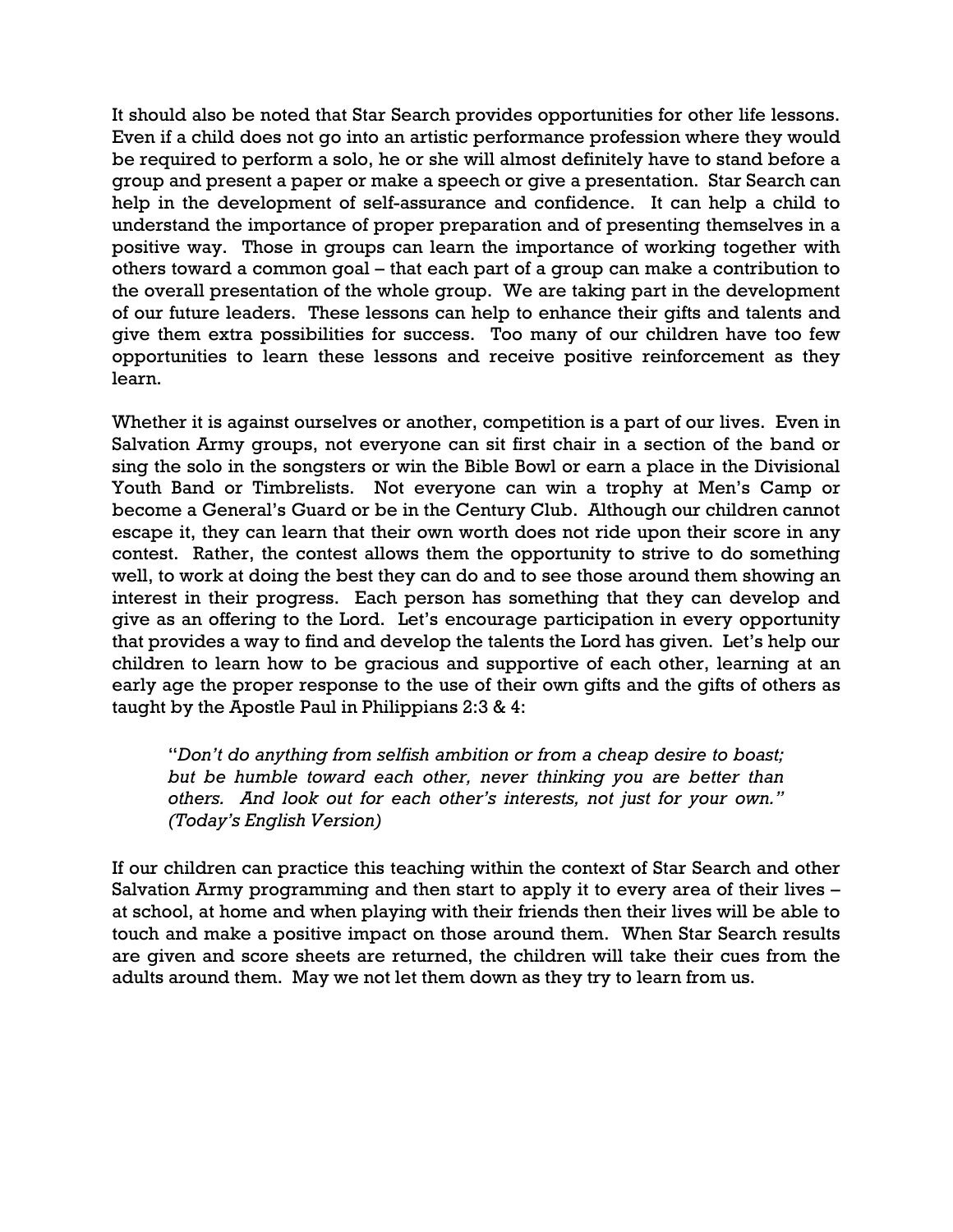## **DRUM SET PARTICIPANT RULES**

In the hope that the Star Search program will help corps growth, prospective Junior & Soldiers are both allowed and encouraged to participate. However, it should be understood that these young people are not to be brought in just for this event. They should be attending the corps on a regular basis and tracked towards becoming a Junior and Senior Soldier.

#### **PARTICIPANT REQUIREMENTS – AGE RESTRICTIONS**

Participants in Star Search may begin at age 6. It is open to all Junior and Senior Soldiers and prospective Junior and Senior Soldiers. The four levels of participation will adhere to the following age requirements:

| Level One   | Ages 6 thru 11 |
|-------------|----------------|
| Level Two   | up to $14$     |
| Level Three | up to $17$     |
| Level Four  | up to 21       |

#### **PARTICIPANT REQUIREMENTS – UNIFORM**

Standard Junior Soldier uniform is required for all Junior Soldier participants. Senior soldiers may wear senior soldier uniform. They may substitute epaulet shirts with epaulets instead of tunics if they prefer. Official Army hats/caps are not required for any participants.

Prospective junior and senior soldiers may wear the standard junior soldier uniform with the exception of the official "S" which is not permitted until enrollment.

#### **SOLOISTS MUST PERFORM IN PROPER JUNIOR OR SENIOR SOLDIER UNIFORM.**

**REFER TO THE FOLLOWING PAGE OF THIS DOCUMENT FOR DETAILS ABOUT THE JUNIOR SOLDIER UNIFORM STANDARD.**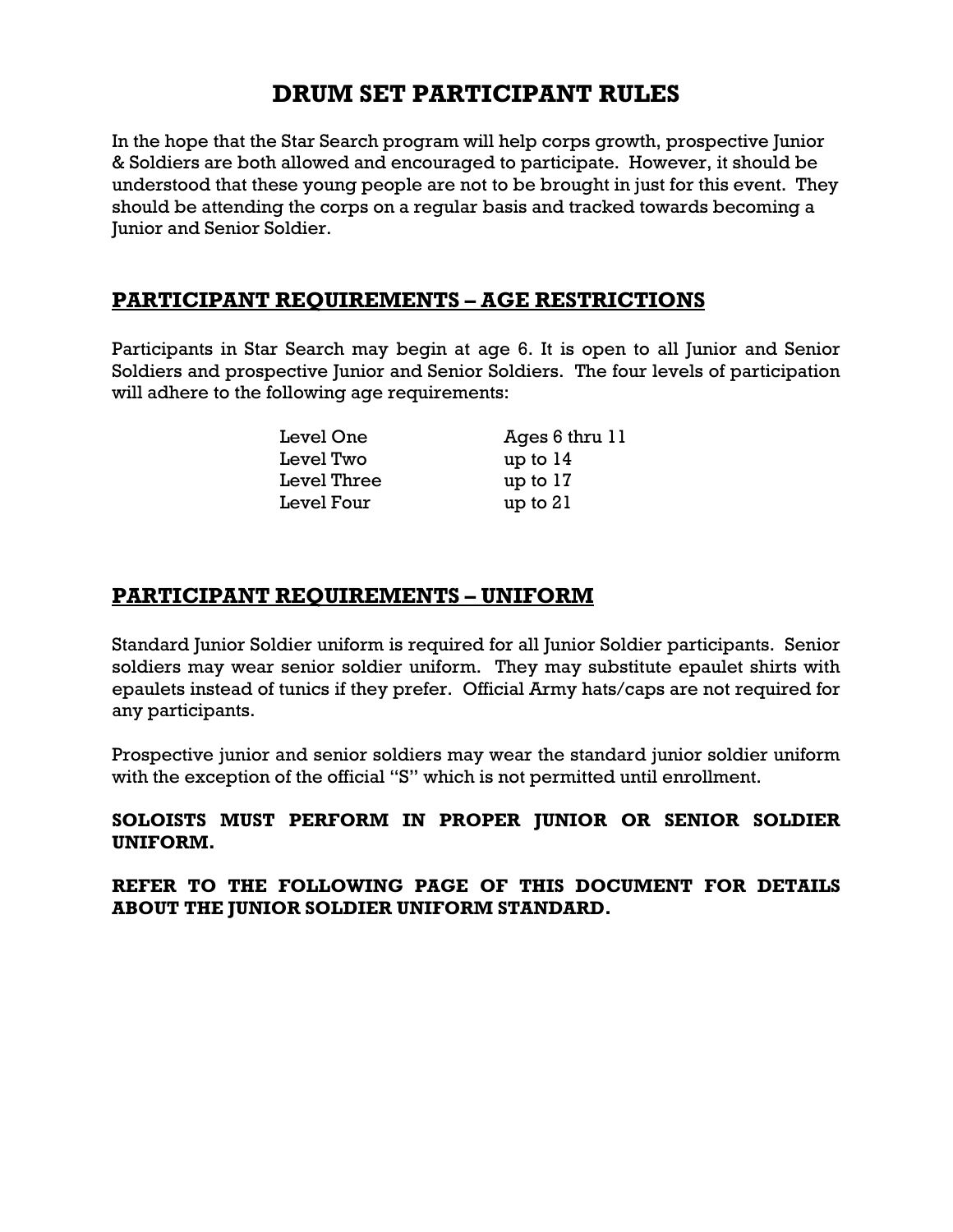### **PARTICIPANT REQUIREMENTS – MUSIC**

The listing of test piece for all musical participants will be provided from the Territorial Music Department on the Star Search page of the website at http://www.music.use-salvationarmy.org/starsearch/index.html. The music and any demonstration and accompaniments tracks can be downloaded from the site.

The following rules should be applied in the performance of the test piece:

- Must be played on the Drum Set provided.
- Play with the accompaniment track provided (not the DEMO).
- Must play the notes written on the music. Do not improvise any "fills" sections.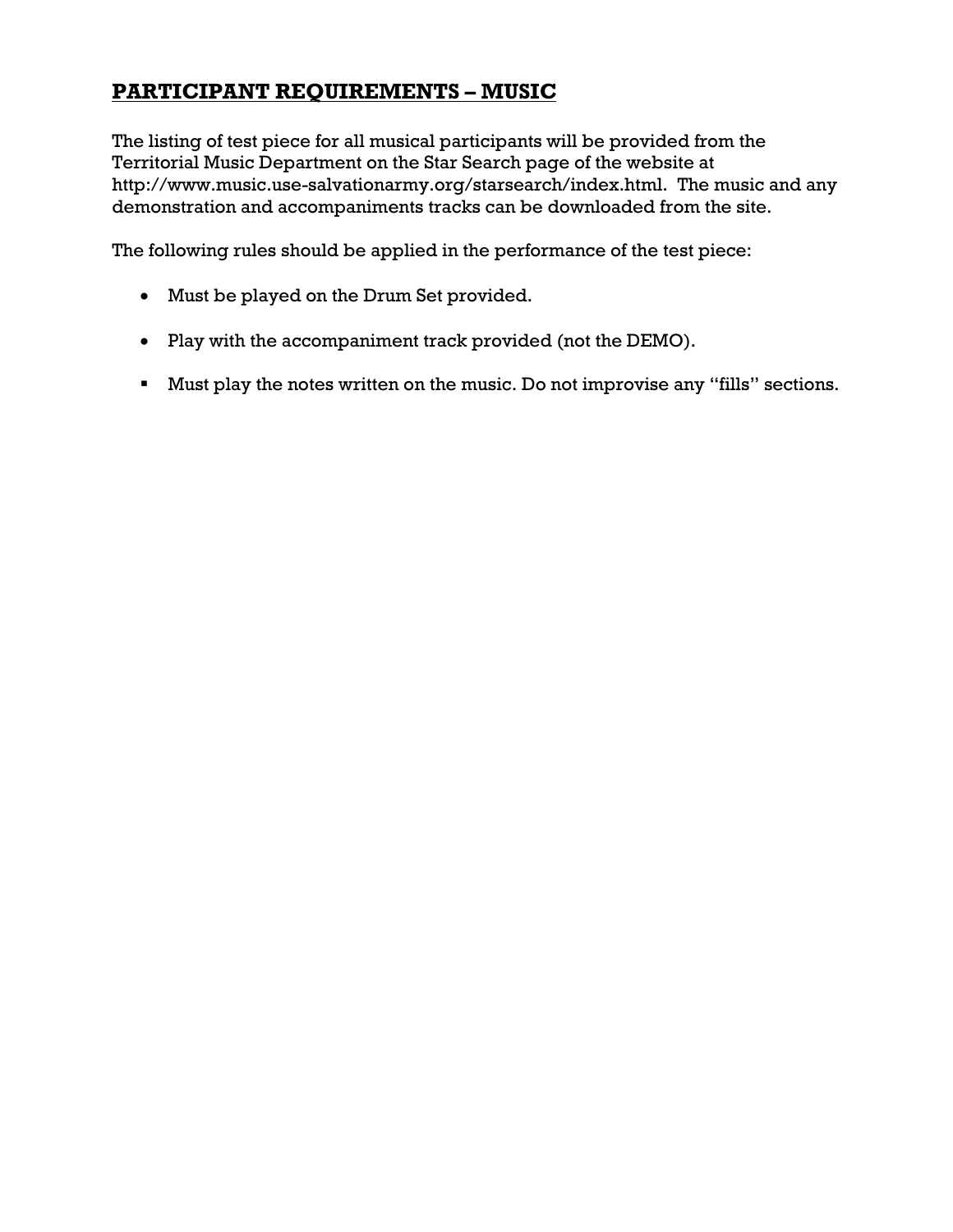### **ADJUDICATION**

Every effort should be made to make sure that adjudicators are not related to, or instructors of, any of the young people participating in their performance category. It is recommended that Salvationists from neighboring divisions, other Divisional Music Directors, Territorial Music Department Staff, local school band directors and teachers, etc. be used whenever possible. We recommend that the DYS or spouse not be used and that corps officers be avoided, particularly when they have groups participating.

Adjudicators are asked to give helpful critique. Hopefully, this will provide some useful tips for improving performance and developing technique. Adjudication will be based upon the specific points listed for each category.